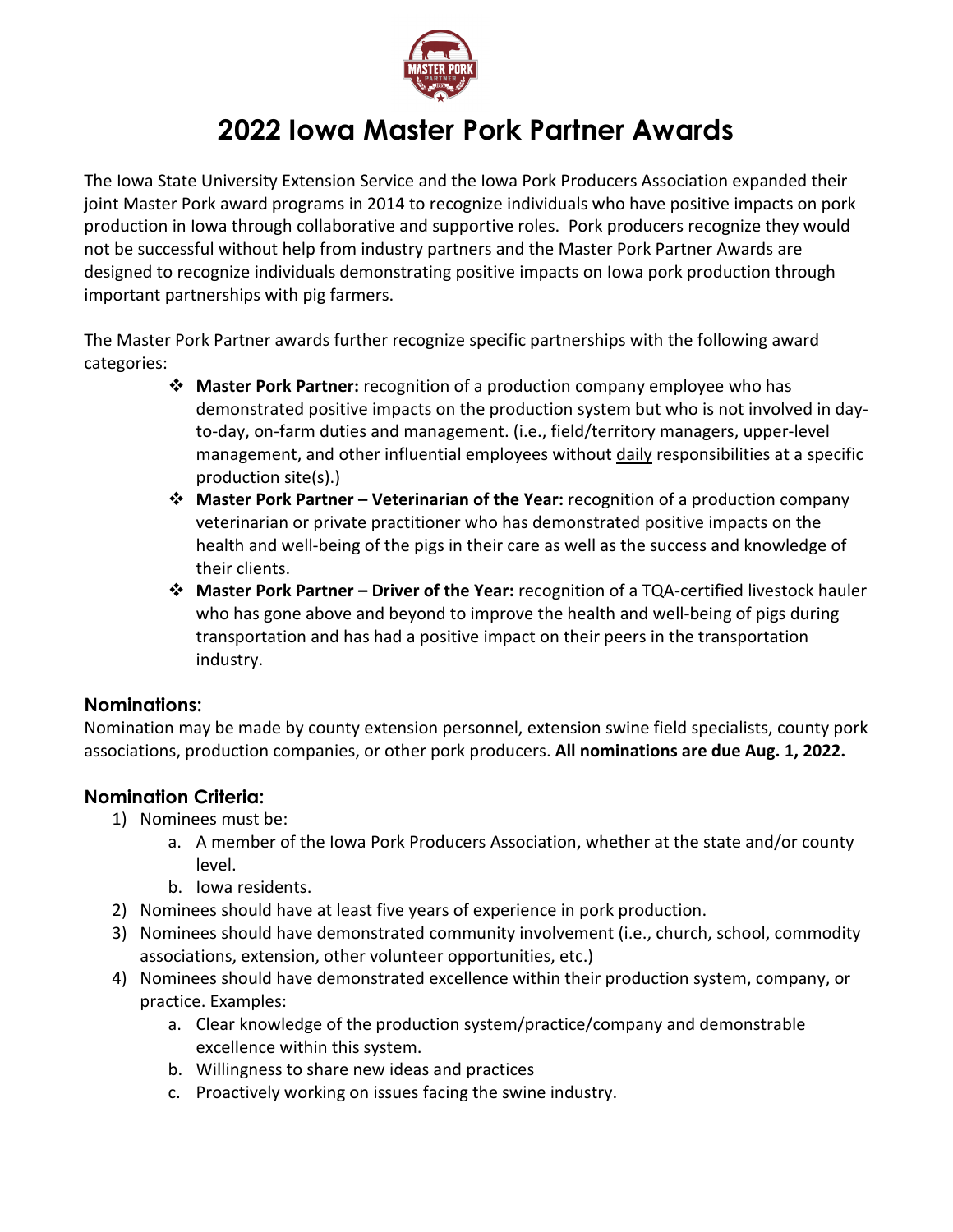d. Clear knowledge of and involvement in activities that support the We Care responsible pork initiative.

## **Award Rules:**

- 1) All nominations must be postmarked by **Aug. 1, 2022**.
- 2) No more than three awards will be given one per category.
- 3) No more than one nomination per production entity/practice/company will be considered for each category. (Example – a company may nominate a partner and a veterinarian.)
- 4) Nominations must be accompanied by a letter of recommendation from the nominator detailing why the nominee should be recognized for the award. (i.e., production performance, management skills and capabilities, industry/community involvement, issues and industry knowledge, and other special achievements.)
- 5) Previously honored Master Pork Award program awardees are not eligible to receive the award.

| <b>Date</b>               | <b>Activity</b>                                      |  |
|---------------------------|------------------------------------------------------|--|
| Aug. 1 thru Aug. 12, 2022 | Applications will be reviewed by Iowa State          |  |
|                           | Extension and IPPA staff for eligibility.            |  |
| By Aug. 20, 2022          | Nominees will be notified of selection and           |  |
|                           | scheduling of visits will begin.                     |  |
| Aug. 22 thru Oct. 1, 2022 | Selection committee will complete on-site visits     |  |
|                           | with nominees. This will include photos and          |  |
|                           | video interviews. Questions will be provided         |  |
|                           | prior to the visit. Visits are scheduled to best fit |  |
|                           | nominee's schedule.                                  |  |
|                           |                                                      |  |
| By Nov. 15, 2022          | Final award winners will be notified by the          |  |
|                           | selection committee.                                 |  |
| Jan. 25, 2023             | Individuals will be honored at the Master Pork       |  |
|                           | Producer Banquet held during the Iowa Pork           |  |
|                           | Congress.                                            |  |

## **Selection Process:**

#### **Nomination Submission:**

Applications with letter of recommendation from nominator are due Aug. 1, 2022. They may be: **Mailed: Emailed:** [cvangilst@iowapork.org](mailto:cvangilst@iowapork.org) **Faxed:** (515) 225-0563 Iowa Pork Producers Association Attn. Cory Van Gilst PO Box 71009 Clive, IA 50325

# **Questions:**

Cory Van Gilst - [cvangilst@iowapork.org](mailto:cvangilst@iowapork.org) or 515-225-7675



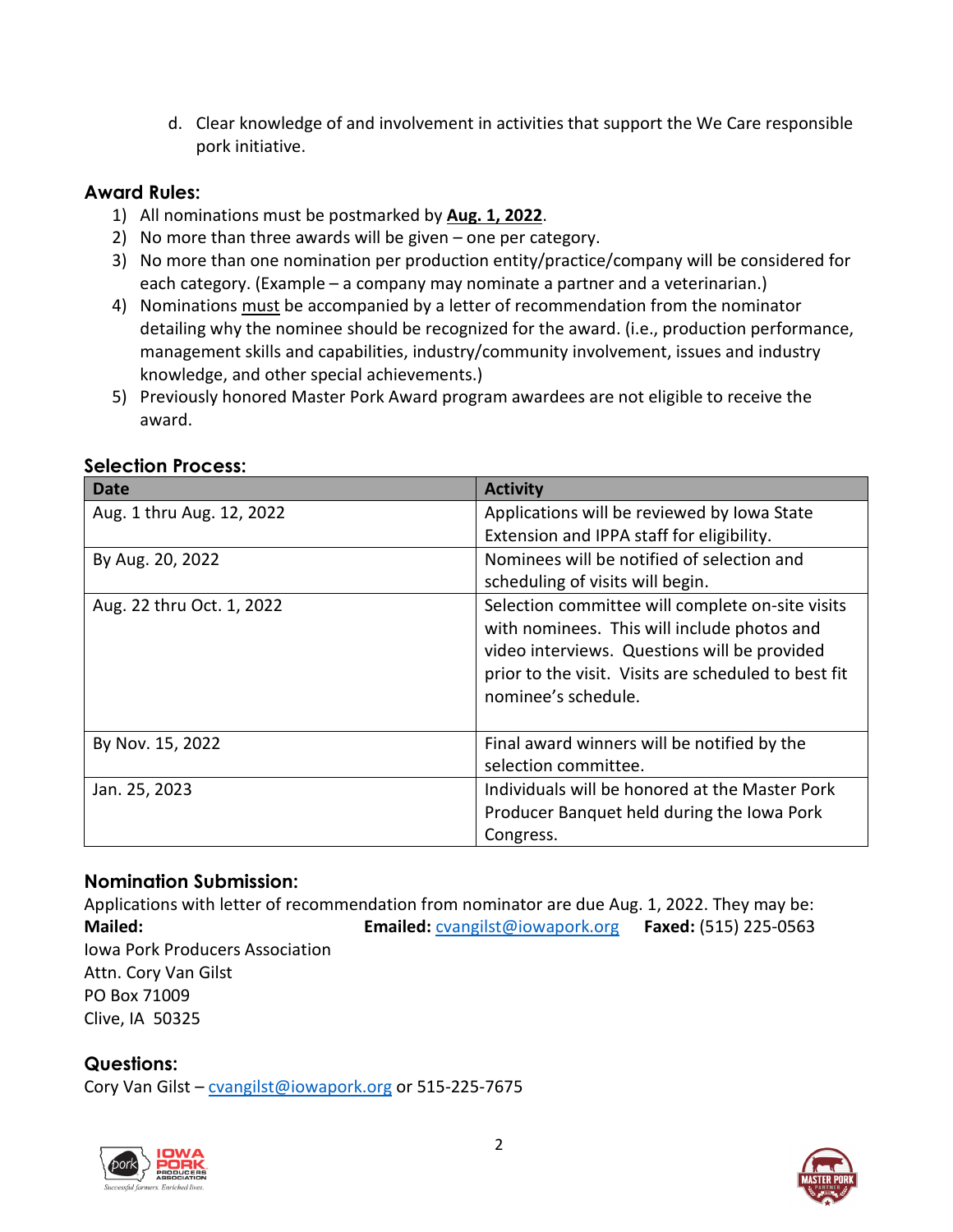| 2022 Master Pork Partner Award Application                                                                                                              | (Please type or print on this form) |    |
|---------------------------------------------------------------------------------------------------------------------------------------------------------|-------------------------------------|----|
| Please choose 1 Master Pork Partner Award Category:<br>$\bigcirc$ Master Pork Partner $\bigcirc$ Veterinarian of the Year $\bigcirc$ Driver of the Year |                                     |    |
|                                                                                                                                                         |                                     |    |
|                                                                                                                                                         |                                     |    |
|                                                                                                                                                         |                                     |    |
|                                                                                                                                                         |                                     |    |
|                                                                                                                                                         |                                     |    |
| ADDRESS TO LOCATION FOR COMMITTEE VISIT (if different than above)                                                                                       |                                     |    |
| DATE OF BIRTH____________________YEARS IN PORK INDUSTRY ________________________                                                                        |                                     |    |
|                                                                                                                                                         |                                     |    |
|                                                                                                                                                         |                                     |    |
| ARE YOU A MEMBER OF A COUNTY PORK PRODUCERS GROUP? YES  <br>If yes, please list county______________                                                    |                                     | NO |
| PQA PLUS or TQA (if Driver) CERTIFICATION NUMBER _______________________________                                                                        |                                     |    |
| NUMBER OF EMPLOYEES/GROWERS SUPERVISED                                                                                                                  |                                     |    |
| Please list any local newspapers and radio stations with which we can share press information should<br>you be selected for this award.                 |                                     |    |
|                                                                                                                                                         |                                     |    |

NOMINATED BY (Name, Phone, Email): \_\_\_\_\_\_\_\_\_\_\_\_\_\_\_\_\_\_\_\_\_\_\_\_\_\_\_\_\_\_\_\_\_\_\_\_\_\_\_\_\_\_\_\_\_\_\_\_\_\_\_\_\_\_\_\_\_\_\_\_\_\_\_\_\_\_\_\_\_\_\_\_\_\_\_\_\_\_\_\_\_\_\_

*Nominators: Please include letter of recommendation detailing why this individual stands out. (i.e. production performance, management skills and capabilities, industry/community involvement, issues and industry knowledge and other special achievements.)*

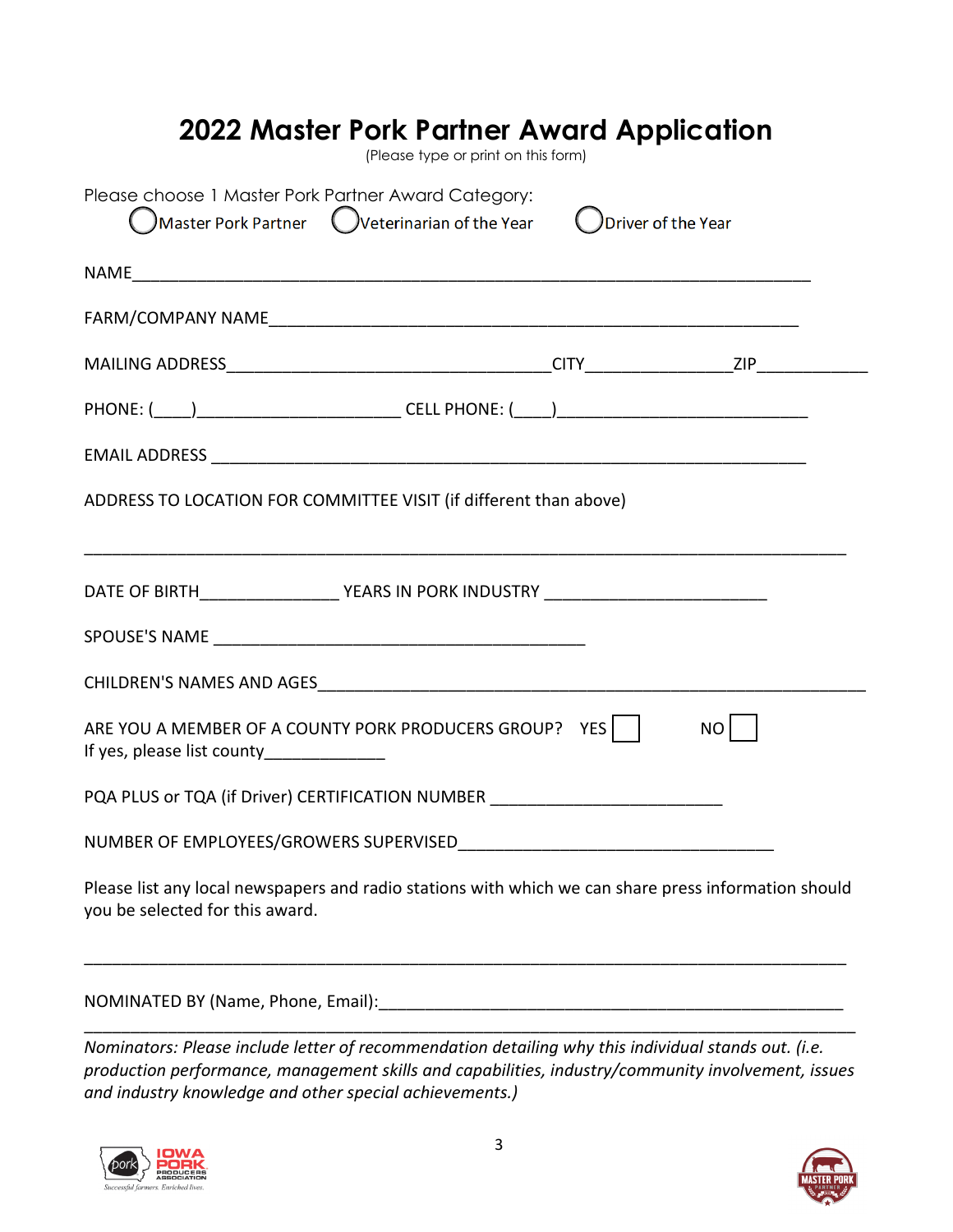**Please provide a detailed description of your pork production role, company and involvement in the swine industry. (You may attach additional pages as needed.)**

**Advancement of the We Care principles beyond community involvement is also central to this award. Please outline your activities and how they align with this initiative below. (ex. producing safe food, protecting and promoting animal well-being, ensuring practices to protect public health, safeguarding natural resources, providing a safe working environment, and contributing to a better quality of life in your community). (You may attach additional pages as needed.)**